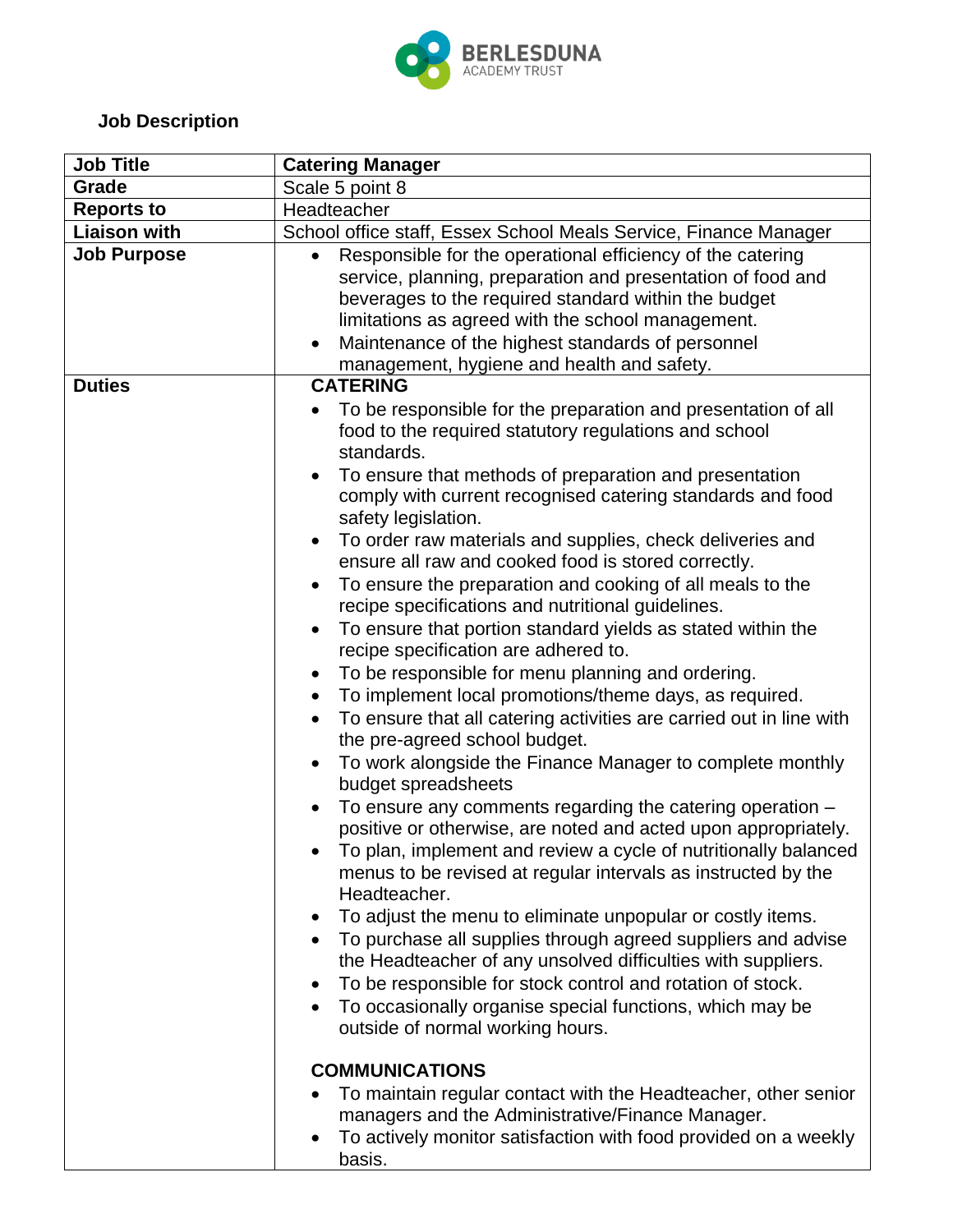|         | To liaise with senior school managers, as required.                                                                                                                                                                                                                                                                                                                                                                                                                                                                                                                                                                                                                                                    |  |  |
|---------|--------------------------------------------------------------------------------------------------------------------------------------------------------------------------------------------------------------------------------------------------------------------------------------------------------------------------------------------------------------------------------------------------------------------------------------------------------------------------------------------------------------------------------------------------------------------------------------------------------------------------------------------------------------------------------------------------------|--|--|
|         | <b>HEALTH AND SAFETY</b><br>To report all accidents and unfit foods.<br>• To ensure that all aspects of health and safety legislation are<br>complied with so far as the catering service is concerned.<br>• To ensure that the cleaning schedule is complied with and<br>carry out cleaning as required.<br><b>OTHER</b>                                                                                                                                                                                                                                                                                                                                                                              |  |  |
|         | • To take all necessary steps to ensure maximum security of<br>kitchen supplies, equipment and monies.<br>• To undertake the appropriate promotion and marketing of the<br>catering service.<br>• To identify and recommend improvements and cost savings to<br>the benefit of the customer.<br>• To regularly reconcile Petty Cash expenditure to receipts and<br>liaise with the School Finance Officer.<br>• The above duties are neither exclusive nor exhaustive and the<br>post holder may be required by the Headteacher to carry out<br>appropriate duties within the context of the job, skills and                                                                                           |  |  |
|         | grade.                                                                                                                                                                                                                                                                                                                                                                                                                                                                                                                                                                                                                                                                                                 |  |  |
| General | To participate in the performance and development review<br>process, taking personal responsibility for identification of<br>learning, development and training opportunities in discussion<br>with line manager.<br>• To comply with individual responsibilities, in accordance with<br>the role, for health & safety in the workplace<br>To ensure that all duties and services provided are in<br>accordance with the School's Equal Opportunities Policy<br>The Governing Body is committed to safeguarding and<br>promoting the welfare of children and young people and<br>expects all staff and volunteers to share in this commitment.<br>This post is portable across any school in the Trust |  |  |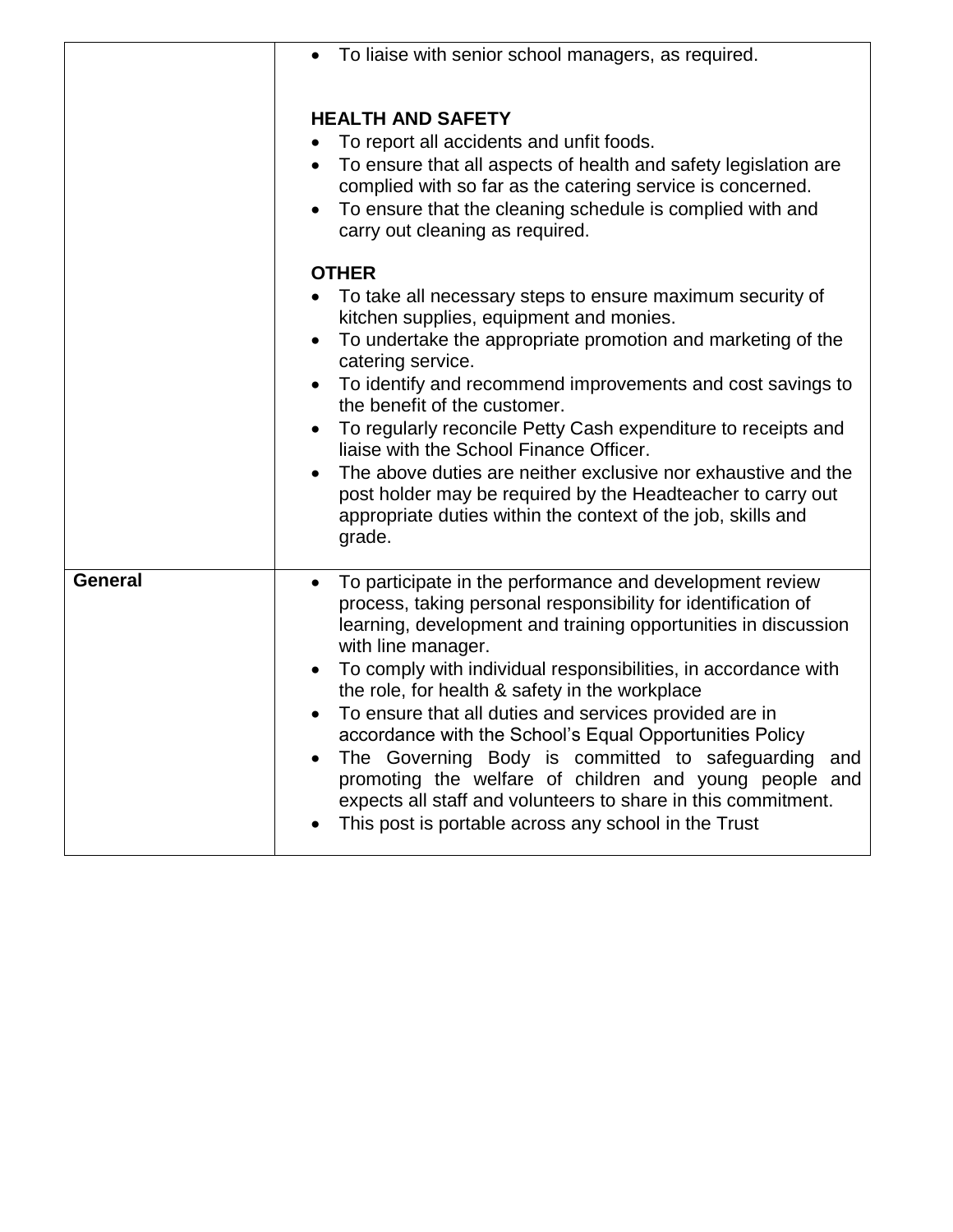## **CATERING MANAGER**

| <b>General heading</b>                           | <b>Detail</b>                                    | <b>Examples</b>                                                                                                                                                                                                                                                                                                      |
|--------------------------------------------------|--------------------------------------------------|----------------------------------------------------------------------------------------------------------------------------------------------------------------------------------------------------------------------------------------------------------------------------------------------------------------------|
| <b>Qualifications &amp;</b><br><b>Experience</b> | Specific qualifications &<br>experience          | Relevant qualifications to NVQ Level 3<br>Ensure the operational efficiency, planning,<br>preparation and presentation of food and<br>beverages to the required standard within<br>the budget limitations as agreed with the<br>school management.                                                                   |
|                                                  | Knowledge of relevant<br>policies and procedures | Extensive knowledge of personnel<br>management, hygiene and health and<br>safety.<br>Knowledge of First Aid<br>General understanding of the operation of a<br>school<br>Ability to maintain a high standard of<br>personal and general cleanliness and<br>hygiene to comply with statutory and school<br>regulations |
|                                                  | Literacy                                         | Reading and writing skills                                                                                                                                                                                                                                                                                           |
|                                                  | Numeracy                                         | Ability to count and undertake calculations                                                                                                                                                                                                                                                                          |
|                                                  | Technology                                       | Ability to use kitchen and cleaning                                                                                                                                                                                                                                                                                  |
|                                                  |                                                  | equipment                                                                                                                                                                                                                                                                                                            |
| <b>Communication</b>                             | Written                                          | Ability to write menus and reports                                                                                                                                                                                                                                                                                   |
|                                                  | Verbal                                           | <b>Listening Skills</b><br>Ability to exchange verbal information<br>clearly with children and adults                                                                                                                                                                                                                |
|                                                  | Languages                                        | Use initiative to overcome communication<br>barriers with children and adults                                                                                                                                                                                                                                        |
|                                                  | Negotiating                                      | Ability to consult effectively with children<br>and adults                                                                                                                                                                                                                                                           |
| <b>Working with children</b>                     | <b>Behaviour Management</b>                      | Understand and implement the school's<br>behaviour management policy                                                                                                                                                                                                                                                 |
|                                                  | <b>SEN</b>                                       | Understand and support the differences in<br>children and adults and respond<br>appropriately                                                                                                                                                                                                                        |
|                                                  | Curriculum                                       | Understanding of the learning experience<br>provided by the school                                                                                                                                                                                                                                                   |
|                                                  | <b>Child Development</b>                         | Basic understanding of the way in which<br>children develop                                                                                                                                                                                                                                                          |
|                                                  | Health & Well being                              | Understand the importance of physical and<br>emotional wellbeing                                                                                                                                                                                                                                                     |
| <b>Working with others</b>                       | Working with partners                            | Understand the role of others working in<br>the school                                                                                                                                                                                                                                                               |
|                                                  | Relationships                                    | Ability to build open and honest<br>relationships                                                                                                                                                                                                                                                                    |